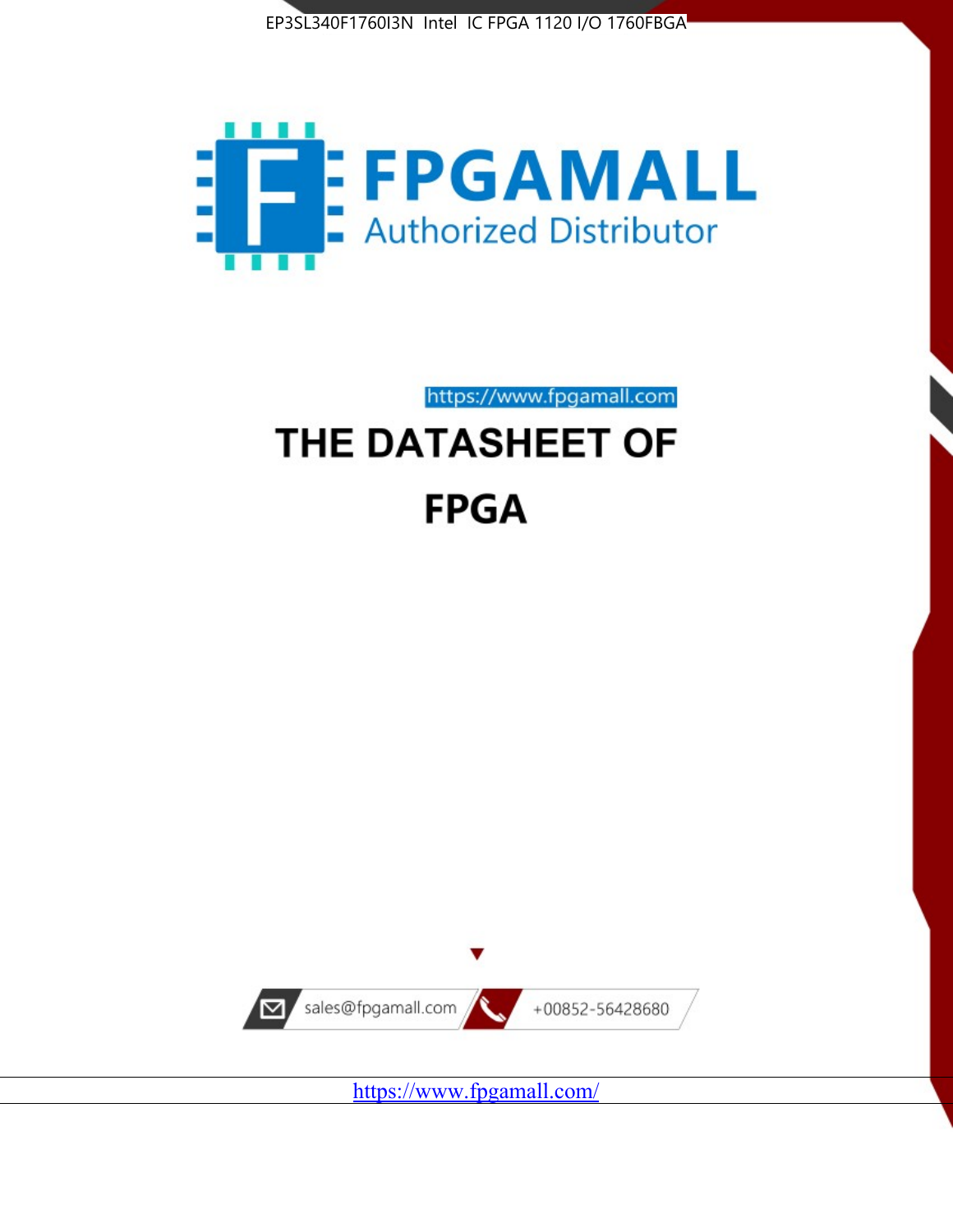EP3SL340F1760I3N Intel IC FPGA 1120 I/O 1760FBGA



**1. Stratix III Device Family Overview**

**SIII51001-1.8**

The Stratix® III family provides one of the most architecturally advanced, high-performance, low-power FPGAs in the marketplace.

Stratix III FPGAs lower power consumption through Altera's innovative Programmable Power Technology, which provides the ability to turn on the performance where needed and turn down the power consumption for blocks not in use. Selectable Core Voltage and the latest in silicon process optimizations are also employed to deliver the industry's lowest power, high-performance FPGAs.

Specifically designed for ease of use and rapid system integration, the Stratix III FPGA family offers two variants optimized to meet different application needs:

- The Stratix III *L* family provides balanced logic, memory, and multiplier ratios for mainstream applications.
- The Stratix III *E* family is memory- and multiplier-rich for data-centric applications.

Modular I/O banks with a common bank structure for vertical migration lend efficiency and flexibility to the high-speed I/O. Package and die enhancements with dynamic on-chip termination, output delay, and current strength control provide best-in-class signal integrity.

Based on a 1.1-V, 65-nm all-layer copper SRAM process, the Stratix III family is a programmable alternative to custom ASICs and programmable processors for high-performance logic, digital signal processing (DSP), and embedded designs.

Stratix III devices include optional configuration bit stream security through volatile or non-volatile 256-bit Advanced Encryption Standard (AES) encryption. Where ultra-high reliability is required, Stratix III devices include automatic error detection circuitry to detect data corruption by soft errors in the configuration random-access memory (CRAM) and user memory cells.

# **Features Summary**

Stratix III devices offer the following features:

- 48,000 to 338,000 equivalent logic elements (LEs) (refer to Table 1–1)
- 2,430 to 20,497 Kbits of enhanced TriMatrix memory consisting of three RAM block sizes to implement true dual-port memory and FIFO buffers
- High-speed DSP blocks provide dedicated implementation of 9×9, 12×12, 18×18, and 36×36 multipliers (at up to 550 MHz), multiply-accumulate functions, and finite impulse response (FIR) filters
- I/O:GND:PWR ratio of 8:1:1 along with on-die and on-package decoupling for robust signal integrity
- Programmable Power Technology, which minimizes power while maximizing device performance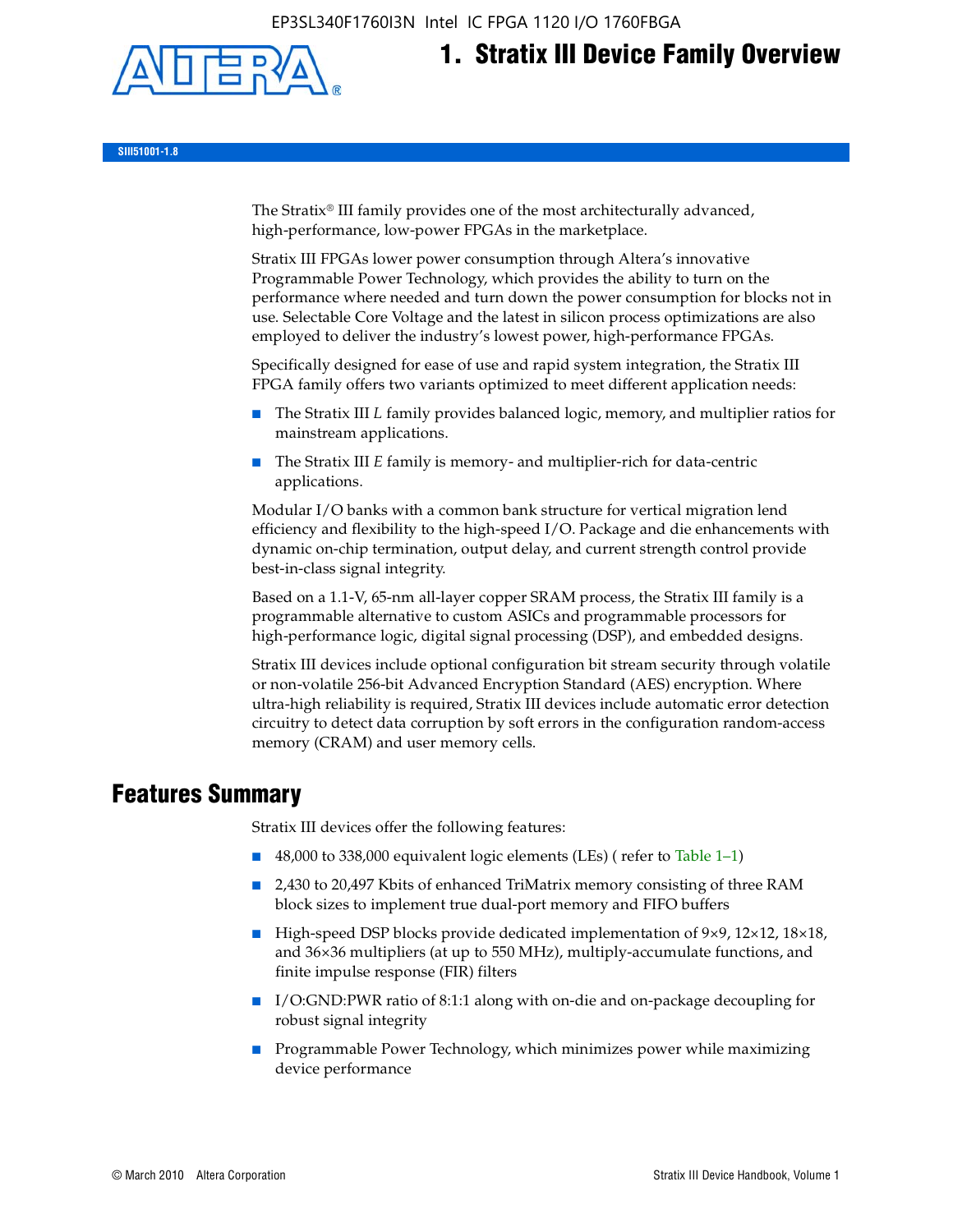- Selectable Core Voltage, available in low-voltage devices (L ordering code suffix), enables selection of lowest power or highest performance operation
- Up to 16 global clocks, 88 regional clocks, and 116 peripheral clocks per device
- Up to 12 phase-locked loops (PLLs) per device that support PLL reconfiguration, clock switchover, programmable bandwidth, clock synthesis, and dynamic phase shifting
- Memory interface support with dedicated DQS logic on all I/O banks
- Support for high-speed external memory interfaces including DDR, DDR2, DDR3 SDRAM, RLDRAM II, QDR II, and QDR II+ SRAM on up to 24 modular I/O banks
- Up to 1,104 user I/O pins arranged in 24 modular I/O banks that support a wide range of industry I/O standards
- Dynamic On-Chip Termination (OCT) with auto calibration support on all  $I/O$ banks
- High-speed differential I/O support with serializer/deserializer (SERDES) and dynamic phase alignment (DPA) circuitry for 1.6 Gbps performance
- Support for high-speed networking and communications bus standards including SPI-4.2, SFI-4, SGMII, Utopia IV, 10 Gigabit Ethernet XSBI, Rapid I/O, and NPSI
- The only high-density, high-performance FPGA with support for 256-bit AES volatile and non-volatile security key to protect designs
- Robust on-chip hot socketing and power sequencing support
- Integrated cyclical redundancy check (CRC) for configuration memory error detection with critical error determination for high availability systems support
- Built-in error correction coding (ECC) circuitry to detect and correct data errors in M144K TriMatrix memory blocks
- Nios<sup>®</sup> II embedded processor support
- Support for multiple intellectual property megafunctions from Altera® MegaCore® functions and Altera Megafunction Partners Program (AMPPSM)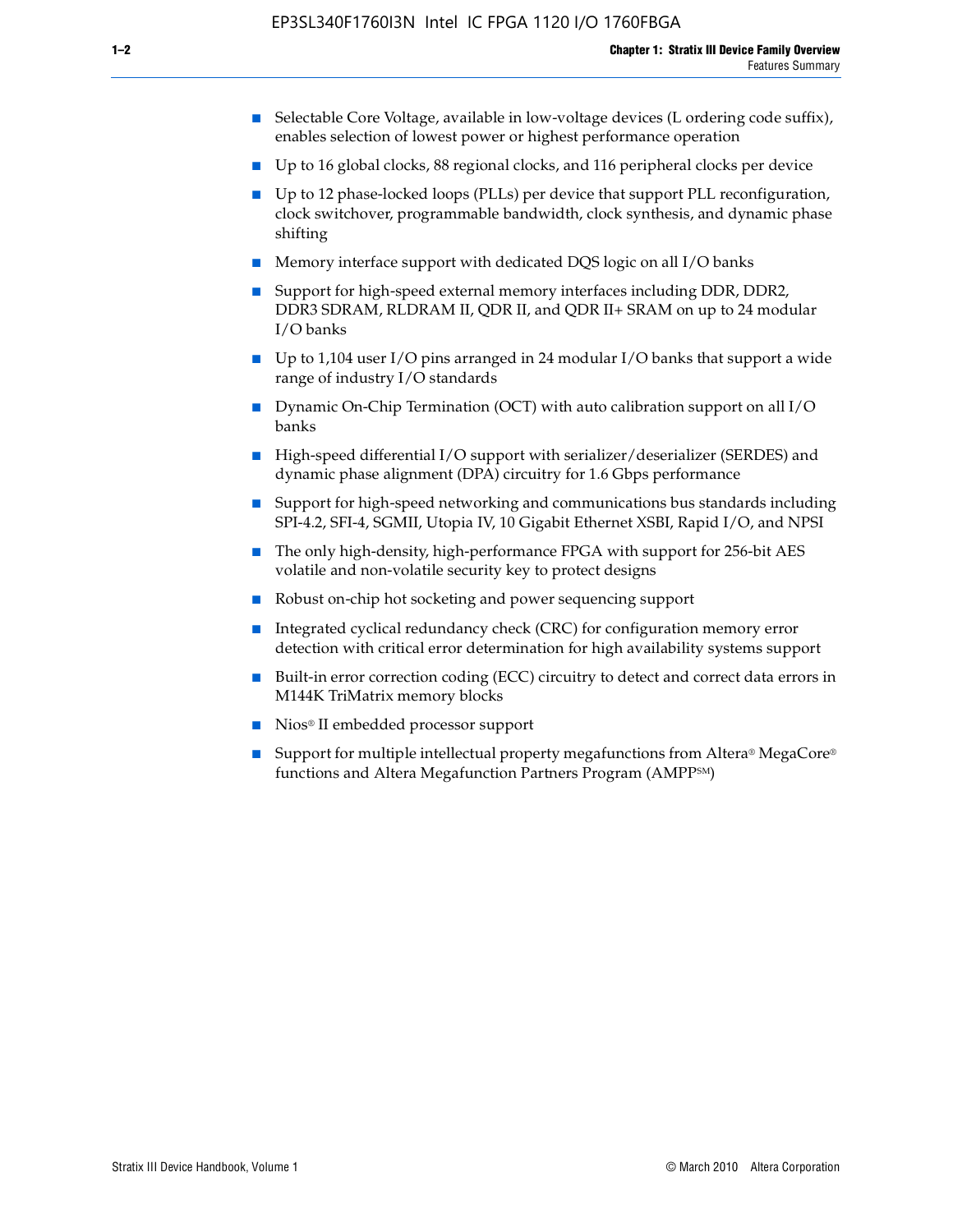#### Table 1–1 lists the Stratix III FPGA family features.

|                                       | Device/<br><b>Feature</b> | <b>ALMs</b> | <b>LEs</b> | <b>M9K</b><br><b>Blocks</b> | <b>M144K</b><br><b>Blocks</b> | <b>MLAB</b><br><b>Blocks</b> | <b>Total</b><br><b>Embedded</b><br><b>RAM Kbits</b> | <b>MLAB</b><br><b>RAM</b><br><b>Kbits</b><br>(1) | <b>Total</b><br><b>RAM</b><br>Kbits $(2)$ | $18\times18$ -bit<br><b>Multipliers</b><br>(FIR Mode) | <b>PLLs</b><br>(3) |
|---------------------------------------|---------------------------|-------------|------------|-----------------------------|-------------------------------|------------------------------|-----------------------------------------------------|--------------------------------------------------|-------------------------------------------|-------------------------------------------------------|--------------------|
|                                       | EP3SL50                   | 19K         | 47.5K      | 108                         | 6                             | 950                          | 1,836                                               | 297                                              | 2,133                                     | 216                                                   | 4                  |
|                                       | EP3SL70                   | 27K         | 67.5K      | 150                         | 6                             | 1,350                        | 2,214                                               | 422                                              | 2,636                                     | 288                                                   | 4                  |
| <b>Stratix III</b>                    | EP3SL110                  | 43K         | 107.5K     | 275                         | 12                            | 2,150                        | 4,203                                               | 672                                              | 4,875                                     | 288                                                   | 8                  |
| Logic<br>Family                       | EP3SL150                  | 57K         | 142.5K     | 355                         | 16                            | 2,850                        | 5,499                                               | 891                                              | 6,390                                     | 384                                                   | 8                  |
|                                       | EP3SL200                  | 80K         | 200K       | 468                         | 36                            | 4,000                        | 9,396                                               | 1,250                                            | 10,646                                    | 576                                                   | 12                 |
|                                       | EP3SL340                  | 135K        | 337.5K     | 1,040                       | 48                            | 6,750                        | 16,272                                              | 2,109                                            | 18,381                                    | 576                                                   | 12                 |
|                                       | EP3SE50                   | 19K         | 47.5K      | 400                         | 12                            | 950                          | 5,328                                               | 297                                              | 5,625                                     | 384                                                   | 4                  |
| <b>Stratix III</b><br><b>Enhanced</b> | EP3SE80                   | 32K         | 80K        | 495                         | 12                            | 1,600                        | 6,183                                               | 500                                              | 6,683                                     | 672                                                   | 8                  |
| Family                                | EP3SE110                  | 43K         | 107.5K     | 639                         | 16                            | 2,150                        | 8.055                                               | 672                                              | 8,727                                     | 896                                                   | 8                  |
|                                       | EP3SE260                  | 102K        | 255K       | 864                         | 48                            | 5,100                        | 14,688                                              | 1,594                                            | 16,282                                    | 768                                                   | 12                 |

**Table 1–1.** FPGA Family Features for Stratix III Devices

**Notes to Table 1–1:**

(1) MLAB ROM mode supports twice the number of MLAB RAM Kbits.

(2) For total ROM Kbits, use this equation to calculate: Total ROM Kbits = Total Embedded RAM Kbits +  $[(# of MLAB blocks × 640)/1024]$ 

(3) The availability of the PLLs shown in this column is based on the device with the largest package. Refer to the *[Clock Networks and PLLs in Stratix](http://www.altera.com/literature/hb/stx3/stx3_siii51006.pdf)  [III Devices](http://www.altera.com/literature/hb/stx3/stx3_siii51006.pdf)* chapter in volume 1 of the *Stratix III Device Handbook* for the availability of the PLLs for each device.

> The Stratix III logic family (*L*) offers balanced logic, memory, and multipliers to address a wide range of applications, while the enhanced family (*E*) offers more memory and multipliers per logic and is ideal for wireless, medical imaging, and military applications.

Stratix III devices are available in space-saving FineLine BGA (FBGA) packages (refer to Table 1–2 and Table 1–3).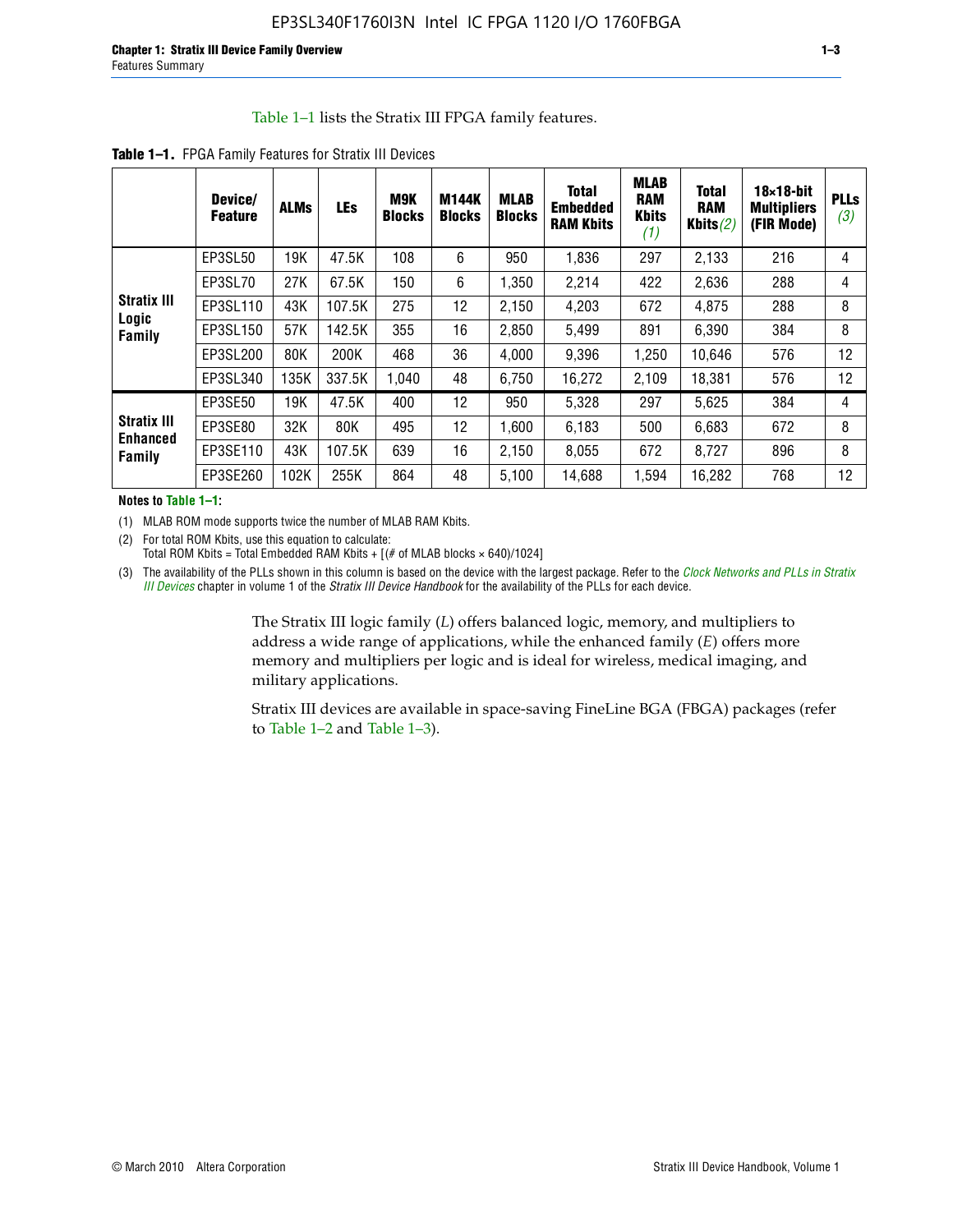Table 1–2 lists the Stratix III FPGA package options and I/O pin counts.

| <b>Device</b> | 484-Pin<br><b>FineLine</b><br>BGA(2) | <b>780-Pin</b><br><b>FineLine</b><br>BGA(2) | 1152-Pin<br><b>FineLine</b><br>BGA(2) | <b>1517-Pin</b><br><b>FineLine BGA</b><br>(3) | <b>1760-Pin</b><br><b>FineLine BGA</b><br>(3) |
|---------------|--------------------------------------|---------------------------------------------|---------------------------------------|-----------------------------------------------|-----------------------------------------------|
| EP3SL50       | 296                                  | 488                                         |                                       |                                               |                                               |
| EP3SL70       | 296                                  | 488                                         |                                       |                                               |                                               |
| EP3SL110      |                                      | 488                                         | 744                                   |                                               |                                               |
| EP3SL150      |                                      | 488                                         | 744                                   |                                               |                                               |
| EP3SL200      |                                      | 488 $(5)$                                   | 744                                   | 976                                           |                                               |
| EP3SL340      |                                      |                                             | 744(4)                                | 976                                           | 1,120                                         |
| EP3SE50       | 296                                  | 488                                         |                                       |                                               |                                               |
| EP3SE80       |                                      | 488                                         | 744                                   |                                               |                                               |
| EP3SE110      |                                      | 488                                         | 744                                   |                                               |                                               |
| EP3SE260      |                                      | '488(5)                                     | 744                                   | 976                                           |                                               |

**Table 1–2.** Package Options and I/O Pin Counts *(Note 1)*

**Notes to Table 1–2:**

(1) The arrows indicate vertical migration.

- (2) All I/O pin counts include eight dedicated clock inputs (CLK1p, CLK1n, CLK3p, CLK3n, CLK8p, CLK8n, CLK10p, and CLK10n) that can be used for data inputs.
- (3) All I/O pin counts include eight dedicated clock inputs (CLK1p, CLK1n, CLK3p, CLK3n, CLK8p, CLK8n, CLK10p, and CLK10n) and eight dedicated corner PLL clock inputs (PLL\_L1\_CLKp, PLL\_L1\_CLKn, PLL\_L4\_CLKp, PLL\_L4\_CLKn, PLL\_R4\_CLKp, PLL\_R4\_CLKn, PLL\_R1\_CLKp, and PLL\_R1\_CLKn) that can be used for data inputs.
- (4) The EP3SL340 FPGA is offered only in the H1152 package, but not offered in the F1152 package.
- (5) The EP3SE260 and EP3SL200 FPGAs are offered only in the H780 package, but not offered in the F780 package.

All Stratix III devices support vertical migration within the same package (for example, you can migrate between the EP3SL50 and EP3SL70 devices in the 780-pin FineLine BGA package). Vertical migration allows you to migrate to devices whose dedicated pins, configuration pins, and power pins are the same for a given package across device densities.

To ensure that a board layout supports migratable densities within one package offering, enable the applicable vertical migration path within the Quartus® II software. On the Assignments menu, point to **Device** and click **Migration Devices**. You can migrate from the *L* family to the *E* family without increasing the number of LEs available. This minimizes the cost of vertical migration.

Table 1–3 lists the Stratix III FineLine BGA (FBGA) package sizes.

**Table 1–3.** FineLine BGA Package Sizes

| <b>Dimension</b>     | <b>484 Pin</b> | <b>780 Pin</b> | <b>1152 Pin</b> | <b>1517 Pin</b> | <b>1760 Pin</b> |
|----------------------|----------------|----------------|-----------------|-----------------|-----------------|
| Pitch (mm)           | 1.00           | 1.00           | 1.00            | 1.00            | 1.00            |
| Area (mmª)           | 529            | 841            | 1.225           | 1.600           | 1.849           |
| Length/Width (mm/mm) | 23/23          | 29/29          | 35/35           | 40/40           | 43/43           |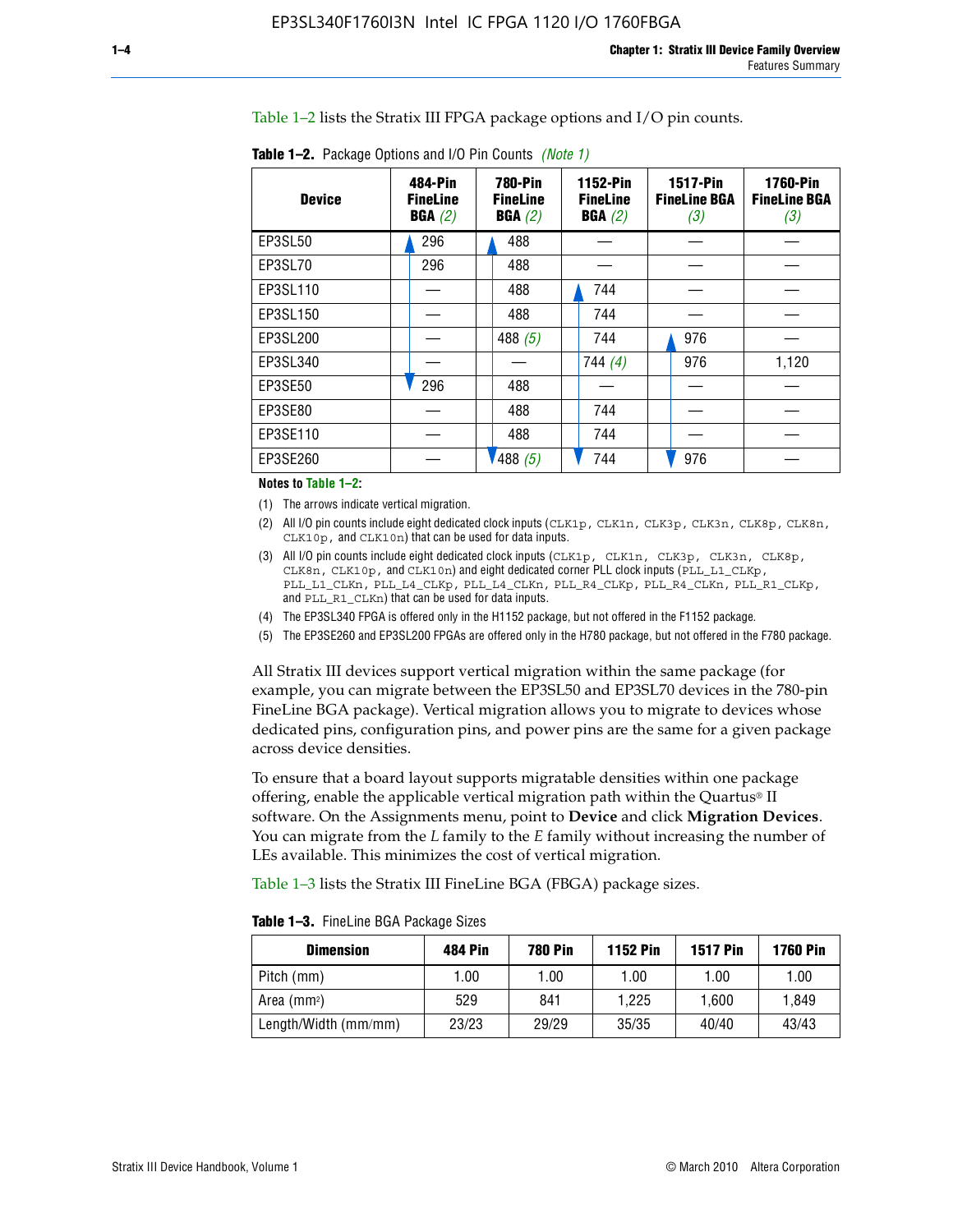Table 1–4 lists the Stratix III Hybrid FineLine BGA (HBGA) package sizes.

**Table 1–4.** Hybrid FineLine BGA Package Sizes

| <b>Dimension</b>     | <b>780 Pin</b> | <b>1152 Pin</b> |
|----------------------|----------------|-----------------|
| Pitch (mm)           | 1.00           | 1.00            |
| Area $(mm^2)$        | 1.089          | 1,600           |
| Length/Width (mm/mm) | 33/33          | 40/40           |

Stratix III devices are available in up to three speed grades: –2, –3, and –4, with –2 being the fastest. Stratix III devices are offered in both commercial and industrial temperature range ratings with leaded and lead-free packages. Selectable Core Voltage is available in specially marked low-voltage devices (*L* ordering code suffix).

Table 1–5 lists the Stratix III device speed grades.

Table 1-5. Speed Grades for Stratix III Devices (Part 1 of 2)

| <b>Device</b> | <b>Temperature</b><br>Grade | 484 - Pin<br><b>FineLine</b><br><b>BGA</b> | <b>780-Pin</b><br><b>FineLine</b><br><b>BGA</b> | <b>780-Pin</b><br><b>Hybrid</b><br><b>FineLine</b><br><b>BGA</b> | 1152-Pin<br><b>FineLine</b><br><b>BGA</b> | 1152-Pin<br><b>Hybrid</b><br><b>FineLine</b><br><b>BGA</b> | <b>1517-Pin</b><br><b>FineLine</b><br><b>BGA</b> | 1760-Pin<br><b>FineLine</b><br><b>BGA</b> |
|---------------|-----------------------------|--------------------------------------------|-------------------------------------------------|------------------------------------------------------------------|-------------------------------------------|------------------------------------------------------------|--------------------------------------------------|-------------------------------------------|
| EP3SL50       | Commercial                  | $-2, -3, -4,$<br>$-4L$                     | $-2, -3, -4,$<br>$-4L$                          |                                                                  |                                           |                                                            |                                                  |                                           |
|               | Industrial                  | $-3, -4, -4L$                              | $-3, -4, -4L$                                   | $\overline{\phantom{0}}$                                         | $\equiv$                                  | $\equiv$                                                   | $\equiv$                                         | $\overline{\phantom{0}}$                  |
| EP3SL70       | Commercial                  | $-2, -3, -4,$<br>$-41$                     | $-2, -3, -4,$<br>$-41$                          |                                                                  |                                           |                                                            |                                                  |                                           |
|               | Industrial                  | $-3, -4, -4L$                              | $-3, -4, -4L$                                   | $\overline{\phantom{0}}$                                         | $\overline{\phantom{0}}$                  | $\equiv$                                                   | $\equiv$                                         | $\equiv$                                  |
| EP3SL110      | Commercial                  |                                            | $-2, -3, -4,$<br>$-4L$                          |                                                                  | $-2, -3, -4,$<br>$-4L$                    |                                                            |                                                  |                                           |
|               | Industrial                  | $\equiv$                                   | $-3, -4, -4L$                                   |                                                                  | $-3, -4, -4L$                             | $\frac{1}{2}$                                              | $\overline{\phantom{0}}$                         | $\equiv$                                  |
| EP3SL150      | Commercial                  |                                            | $-2, -3, -4,$<br>$-41$                          |                                                                  | $-2, -3, -4,$<br>$-41$                    |                                                            |                                                  |                                           |
|               | Industrial                  | $\overline{\phantom{m}}$                   | $-3, -4, -4L$                                   | $\overline{\phantom{m}}$                                         | $-3, -4, -4L$                             | $\overline{\phantom{0}}$                                   |                                                  | $\qquad \qquad -$                         |
| EP3SL200      | Commercial                  |                                            |                                                 | $-2, -3, -4,$<br>$-4L$                                           | $-2,-3,-4,$<br>$-4L$                      |                                                            | $-2,-3,-4,$<br>$-4L$                             |                                           |
|               | Industrial (1)              | $\equiv$                                   | $\equiv$                                        | $-3, -4, -4L$                                                    | $-3, -4, -4L$                             | $\equiv$                                                   | $-3, -4, -4L$                                    | $\equiv$                                  |
| EP3SL340      | Commercial                  | $\qquad \qquad -$                          | $\overline{\phantom{m}}$                        |                                                                  | $\overline{\phantom{0}}$                  |                                                            | $-2, -3, -4$ $-2, -3, -4$                        | $-2, -3, -4$                              |
|               | Industrial (1)              | $\overline{\phantom{m}}$                   | $\qquad \qquad =$                               | $\qquad \qquad -$                                                | $\qquad \qquad -$                         |                                                            | $-3, -4, -4L$ $-3, -4, -4L$                      | $-3, -4, -4L$                             |
| EP3SE50       | Commercial                  | $-2, -3, -4,$<br>$-4L$                     | $-2, -3, -4,$<br>$-4L$                          |                                                                  |                                           |                                                            |                                                  |                                           |
|               | Industrial                  | $-3, -4, -4L$                              | $-3, -4, -4L$                                   | $\equiv$                                                         |                                           |                                                            | $\overline{\phantom{0}}$                         | $\equiv$                                  |
| EP3SE80       | Commercial                  |                                            | $-2, -3, -4,$<br>$-41$                          |                                                                  | $-2, -3, -4,$<br>$-4L$                    |                                                            |                                                  |                                           |
|               | Industrial                  | $\equiv$                                   | $-3, -4, -4L$                                   |                                                                  | $-3, -4, -4L$                             | $\equiv$                                                   | $\equiv$                                         | $\qquad \qquad$                           |
| EP3SE110      | Commercial                  |                                            | $-2, -3, -4,$<br>$-4L$                          |                                                                  | $-2, -3, -4,$<br>$-4L$                    |                                                            |                                                  |                                           |
|               | Industrial                  |                                            | $-3, -4, -4L$                                   |                                                                  | $-3, -4, -4L$                             |                                                            |                                                  |                                           |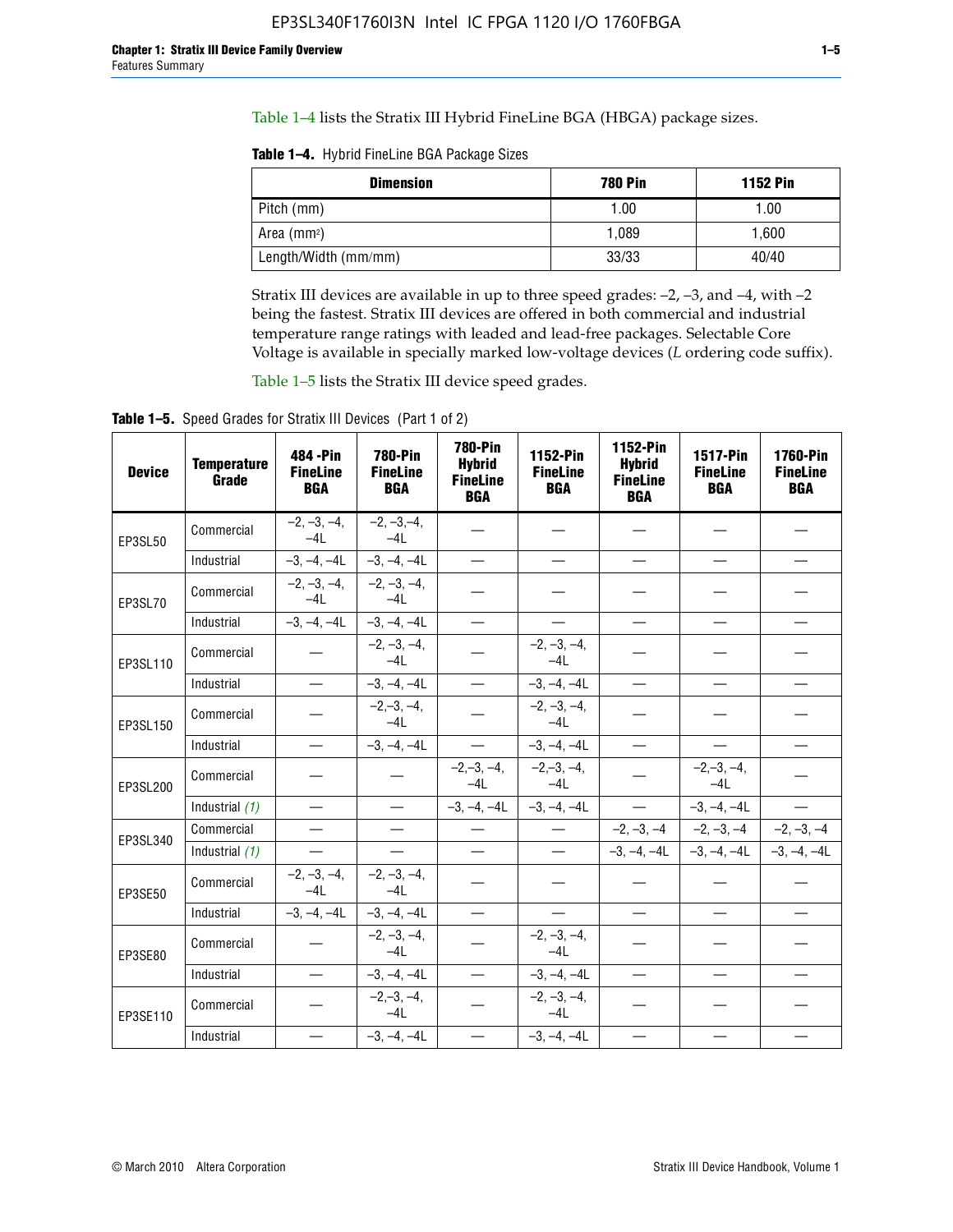| <b>Device</b> | <b>Temperature</b><br>Grade | 484 - Pin<br><b>FineLine</b><br><b>BGA</b> | <b>780-Pin</b><br><b>FineLine</b><br><b>BGA</b> | 780-Pin<br><b>Hybrid</b><br><b>FineLine</b><br><b>BGA</b> | <b>1152-Pin</b><br><b>FineLine</b><br><b>BGA</b> | <b>1152-Pin</b><br><b>Hybrid</b><br><b>FineLine</b><br><b>BGA</b> | <b>1517-Pin</b><br><b>FineLine</b><br>BGA | <b>1760-Pin</b><br><b>FineLine</b><br>BGA |
|---------------|-----------------------------|--------------------------------------------|-------------------------------------------------|-----------------------------------------------------------|--------------------------------------------------|-------------------------------------------------------------------|-------------------------------------------|-------------------------------------------|
| EP3SE260      | Commercial                  |                                            |                                                 | $-2, -3, -4,$<br>$-4L$                                    | $-2, -3, -4,$<br>$-4L$                           |                                                                   | $-2, -3, -4,$<br>$-4L$                    |                                           |
|               | Industrial $(1)$            |                                            |                                                 | $-3, -4, -4L$                                             | $-3, -4, -4L$                                    |                                                                   | $-3, -4, -4L$                             |                                           |

**Table 1–5.** Speed Grades for Stratix III Devices (Part 2 of 2)

**Note to Table 1–5:**

(1) For EP3SL340, EP3SL200, and EP3SE260 devices, the industrial junction temperature range for –4L is 0–100°C, regardless of supply voltage.

# **Architecture Features**

The following section describes the various features of the Stratix III family FPGAs.

# **Logic Array Blocks and Adaptive Logic Modules**

The Logic Array Block (LAB) is composed of basic building blocks known as Adaptive Logic Modules (ALMs) that can be configured to implement logic, arithmetic, and register functions. Each LAB consists of ten ALMs, carry chains, shared arithmetic chains, LAB control signals, local interconnect, and register chain connection lines. ALMs are part of a unique, innovative logic structure that delivers faster performance, minimizes area, and reduces power consumption. ALMs expand the traditional 4-input look-up table architecture to 7 inputs, increasing performance by reducing LEs, logic levels, and associated routing. In addition, ALMs maximize DSP performance with dedicated functionality to efficiently implement adder trees and other complex arithmetic functions. The Quartus II Compiler places associated logic in an LAB or adjacent LABs, allowing the use of local, shared arithmetic chain, and register chain connections for performance and area efficiency.

The Stratix III LAB has a new derivative called Memory LAB (or MLAB), which adds SRAM memory capability to the LAB. MLAB is a superset of the LAB and includes all LAB features. MLABs support a maximum of 320 bits of simple dual-port Static Random Access Memory (SRAM). Each ALM in an MLAB can be configured as a 16×2 block, resulting in a configuration of 16×20 simple dual port SRAM block. MLAB and LAB blocks always co-exist as pairs in all Stratix III families, allowing up to 50% of the logic (LABs) to be traded for memory (MLABs).



f For more information about LABs and ALMs, refer to the *[Logic Array Blocks and](http://www.altera.com/literature/hb/stx3/stx3_siii51002.pdf)  [Adaptive Logic Modules in Stratix III Devices](http://www.altera.com/literature/hb/stx3/stx3_siii51002.pdf)* chapter.



For more information about MLAB modes, features and design considerations, refer to the *[TriMatrix Embedded Memory Blocks in Stratix III Devices](http://www.altera.com/literature/hb/stx3/stx3_siii51004.pdf)* chapter.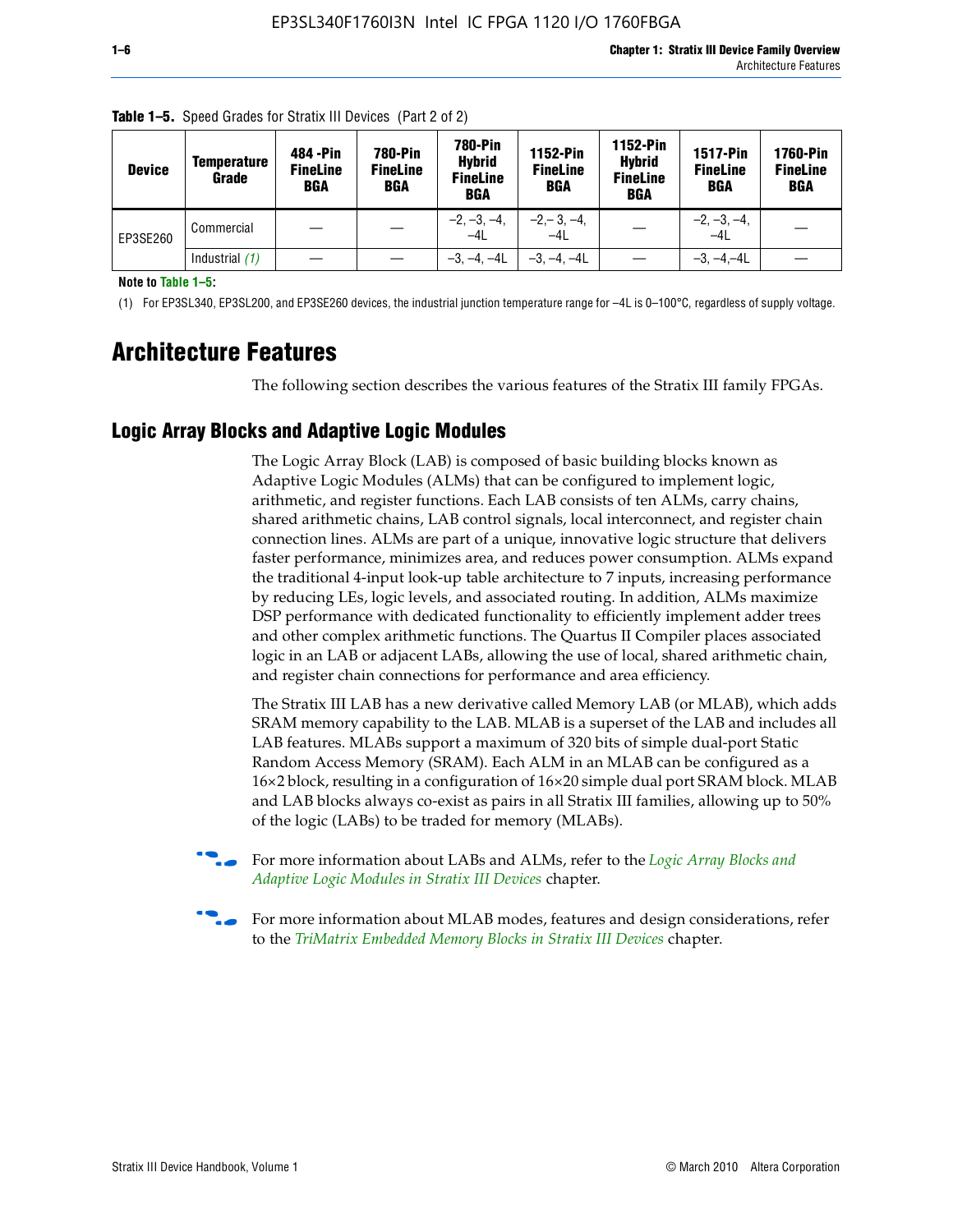#### **MultiTrack Interconnect**

In the Stratix III architecture, connections between ALMs, TriMatrix memory, DSP blocks, and device I/O pins are provided by the MultiTrack interconnect structure with DirectDrive technology. The MultiTrack interconnect consists of continuous, performance-optimized row and column interconnects that span fixed distances. A routing structure with fixed length resources for all devices allows predictable and repeatable performance when migrating through different device densities. The MultiTrack interconnect provides 1-hop connection to 34 adjacent LABs, 2-hop connections to 96 adjacent LABs and 3-hop connections to 160 adjacent LABs.

DirectDrive technology is a deterministic routing technology that ensures identical routing resource usage for any function regardless of placement in the device. The MultiTrack interconnect and DirectDrive technology simplify the integration stage of block-based designing by eliminating the reoptimization cycles that typically follow design changes and additions. The Quartus II Compiler also automatically places critical design paths on faster interconnects to improve design performance.

#### f For more information, refer to the *[MultiTrack Interconnect in Stratix III Devices](http://www.altera.com/literature/hb/stx3/stx3_siii51003.pdf)* chapter.

#### **TriMatrix Embedded Memory Blocks**

TriMatrix embedded memory blocks provide three different sizes of embedded SRAM to efficiently address the needs of Stratix III FPGA designs. TriMatrix memory includes the following blocks:

- 320-bit MLAB blocks optimized to implement filter delay lines, small FIFO buffers, and shift registers
- 9-Kbit M9K blocks that can be used for general purpose memory applications
- 144-Kbit M144K blocks that are ideal for processor code storage, packet and video frame buffering

Each embedded memory block can be independently configured to be a single- or dual-port RAM, ROM, or shift register via the Quartus II MegaWizard™ Plug-In Manager. Multiple blocks of the same type can also be stitched together to produce larger memories with minimal timing penalty. TriMatrix memory provides up to 16,272 Kbits of embedded SRAM at up to 600 MHz operation.

For more information about TriMatrix memory blocks, modes, features, and design considerations, refer to the *[TriMatrix Embedded Memory Blocks in Stratix III Devices](http://www.altera.com/literature/hb/stx3/stx3_siii51004.pdf)* chapter.

#### **DSP Blocks**

Stratix III devices have dedicated high-performance digital signal processing (DSP) blocks optimized for DSP applications requiring high data throughput. Stratix III devices provide you with the ability to implement various high-performance DSP functions easily. Complex systems such as WiMAX, 3GPP WCDMA, CDMA2000, voice over Internet Protocol (VoIP), H.264 video compression, and high-definition television (HDTV) require high-performance DSP blocks to process data. These system designs typically use DSP blocks to implement finite impulse response (FIR) filters, complex FIR filters, infinite impulse response (IIR) filters, fast Fourier transform (FFT) functions, and discrete cosine transform (DCT) functions.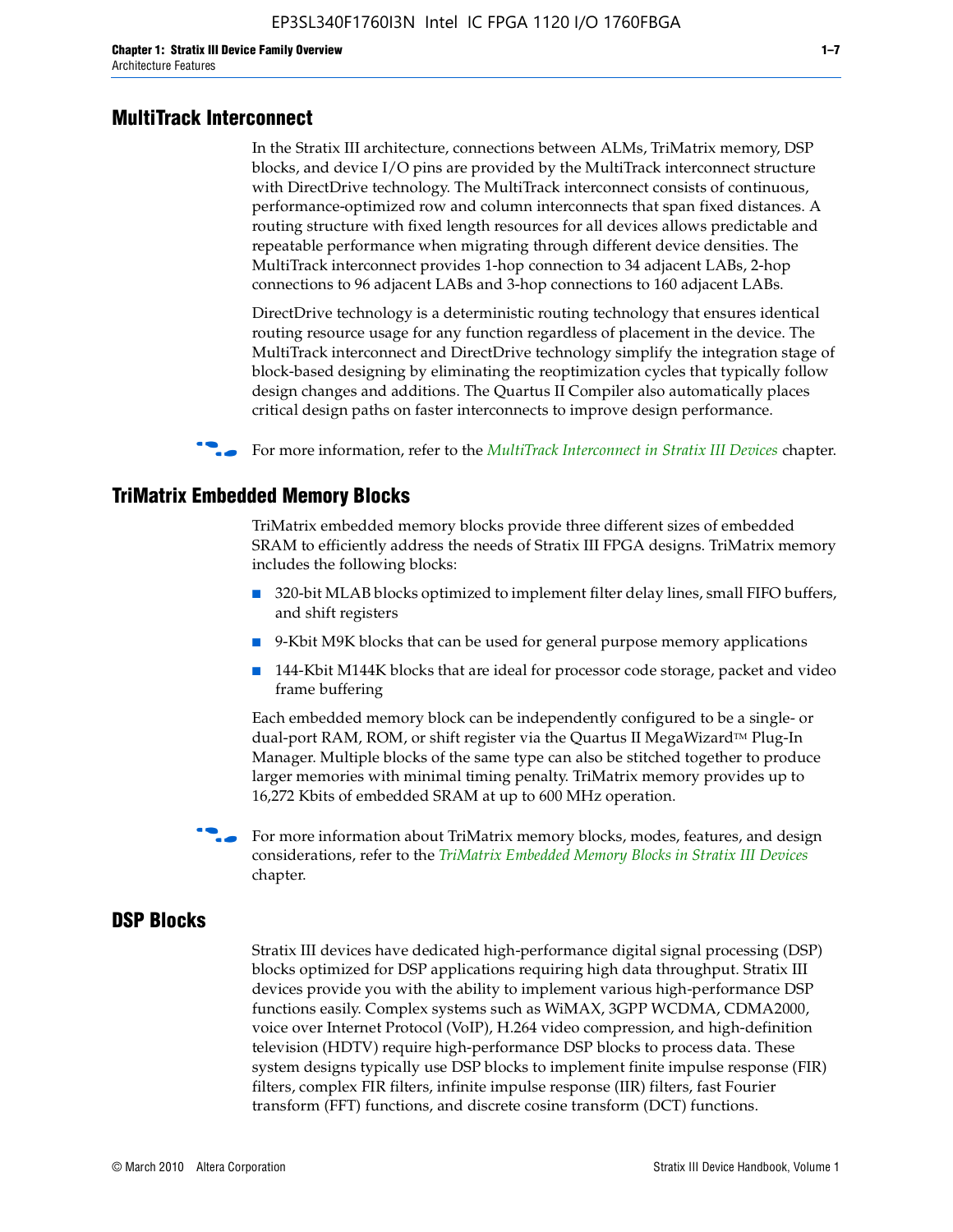Stratix III devices have up to 112 DSP blocks. The architectural highlights of the Stratix III DSP block are the following:

- High-performance, power optimized, fully pipelined multiplication operations
- Native support for 9-bit, 12-bit, 18-bit, and 36-bit word lengths
- Native support for 18-bit complex multiplications
- Efficient support for floating point arithmetic formats (24-bit for Single Precision and 53-bit for Double Precision)
- Signed and unsigned input support
- Built-in addition, subtraction, and accumulation units to efficiently combine multiplication results
- Cascading 18-bit input bus to form tap-delay lines
- Cascading 44-bit output bus to propagate output results from one block to the next block
- Rich and flexible arithmetic rounding and saturation units
- Efficient barrel shifter support
- Loopback capability to support adaptive filtering

DSP block multipliers can optionally feed an adder/subtractor or accumulator in the block depending on user configuration. This option saves ALM routing resources and increases performance, because all connections and blocks are inside the DSP block. Additionally, the DSP Block input registers can efficiently implement shift registers for FIR filter applications, and the Stratix III DSP blocks support rounding and saturation. The Quartus II software includes megafunctions that control the mode of operation of the DSP blocks based on user parameter settings.

f For more information, refer to the *[DSP Blocks in Stratix III Devices](http://www.altera.com/literature/hb/stx3/stx3_siii51005.pdf)* chapter.

#### **Clock Networks and PLLs**

Stratix III devices provide dedicated Global Clock Networks (GCLKs), Regional Clock Networks (RCLKs), and Periphery Clock Networks (PCLKs). These clocks are organized into a hierarchical clock structure that provides up to 104 unique clock domains (16 GCLK + 88 RCLK) within the Stratix III device and allows for up to 38 (16 GCLK + 22 RCLK) unique GCLK/RCLK clock sources per device quadrant.

Stratix III devices deliver abundant PLL resources with up to 12 PLLs per device and up to 10 outputs per PLL. Every output can be independently programmed, creating a unique, customizable clock frequency. Inherent jitter filtration and fine granularity control over multiply, divide ratios, and dynamic phase-shift reconfiguration provide the high-performance precision required in today's high-speed applications. Stratix III PLLs are feature rich, supporting advanced capabilities such as clock switchover, reconfigurable phase shift, PLL reconfiguration, and reconfigurable bandwidth. PLLs can be used for general-purpose clock management supporting multiplication, phase shifting, and programmable duty cycle. Stratix III PLLs also support external feedback mode, spread-spectrum input clock tracking, and post-scale counter cascading.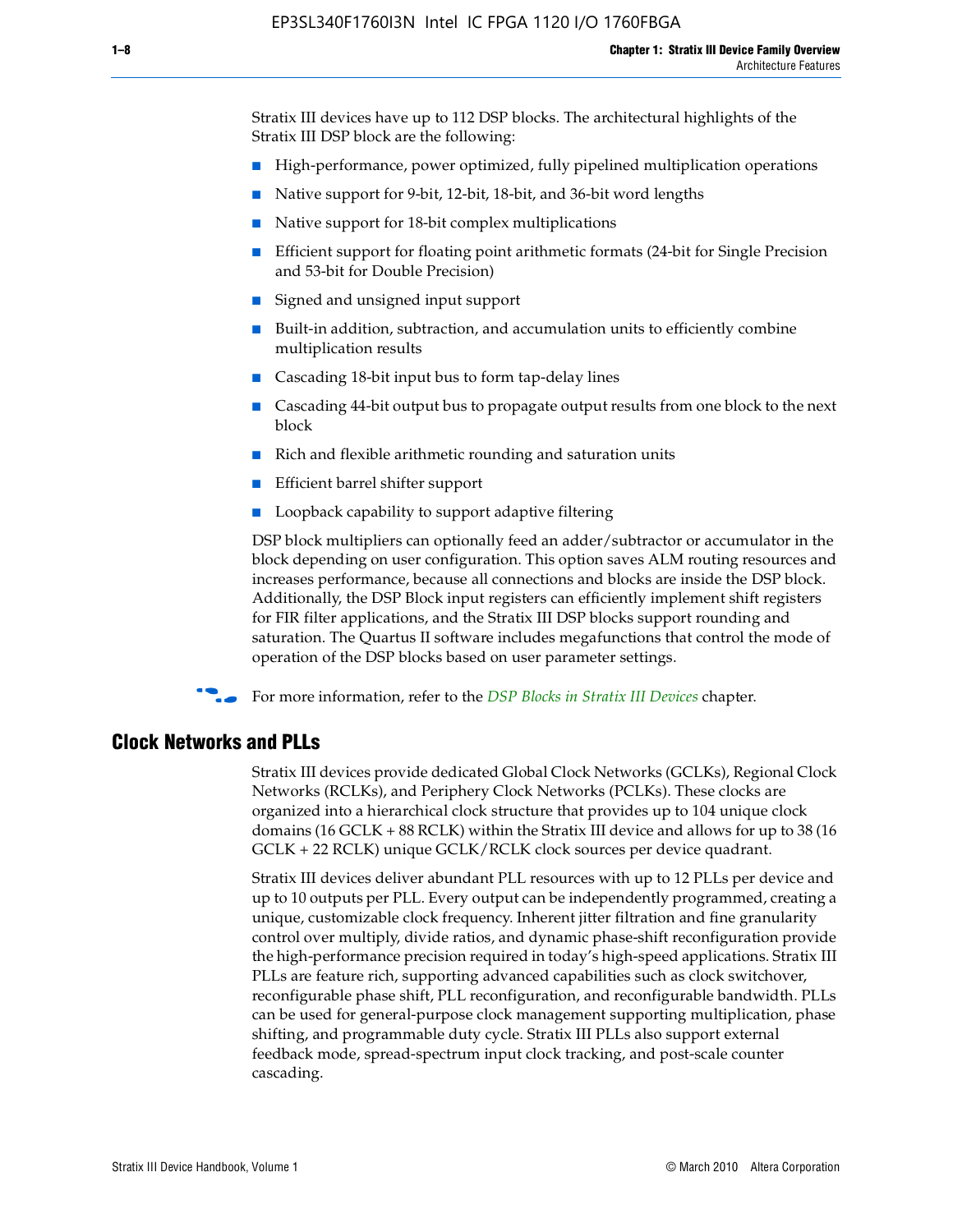f For more information, refer to the *[Clock Networks and PLLs in Stratix III Devices](http://www.altera.com/literature/hb/stx3/stx3_siii51006.pdf)* chapter.

#### **I/O Banks and I/O Structure**

Stratix III devices contain up to 24 modular I/O banks, each of which contains 24, 32, 36, 40, or 48 I/Os. This modular bank structure improves pin efficiency and eases device migration. The I/O banks contain circuitry to support external memory interfaces at speeds up to 533 MHz and high-speed differential I/O interfaces meeting up to 1.6 Gbps performance. It also supports high-speed differential inputs and outputs running at speeds up to 800 MHz.

Stratix III devices support a wide range of industry I/O standards, including single-ended, voltage referenced single-ended, and differential I/O standards. The Stratix III I/O supports programmable bus hold, programmable pull-up resistor, programmable slew rate, programmable drive strength, programmable output delay control, and open-drain output. Stratix III devices also support on-chip series  $(R<sub>s</sub>)$  and on-chip parallel  $(R_T)$  termination with auto calibration for single-ended I/O standards and on-chip differential termination  $(R_D)$  for LVDS I/O standards on Left/Right I/O banks. Dynamic OCT is also supported on bi-directional I/O pins in all I/O banks.

**For more information, refer to the** *[Stratix III Device I/O Features](http://www.altera.com/literature/hb/stx3/stx3_siii51007.pdf)* **chapter.** 

# **External Memory Interfaces**

The Stratix III I/O structure has been completely redesigned to provide flexibility and enable high-performance support for existing and emerging external memory standards such as DDR, DDR2, DDR3, QDR II, QDR II+, and RLDRAM II at frequencies of up to 533 MHz.

Packed with features such as dynamic on-chip termination, trace mismatch compensation, read/write leveling, half-rate registers, and 4-to 36-bit programmable DQ group widths, Stratix III I/Os supply the built-in functionality required for rapid and robust implementation of external memory interfaces. Double data-rate support is found on all sides of the Stratix III device. Stratix III devices provide an efficient architecture to quickly and easily fit wide external memory interfaces exactly where you want them.

A self-calibrating soft IP core (ALTMEMPHY), optimized to take advantage of the Stratix III device I/O, along with the Quartus II timing analysis tool (TimeQuest), provide the total solution for the highest reliable frequency of operation across process voltage and temperature.

f For more information about external memory interfaces, refer to the *[External Memory](http://www.altera.com/literature/hb/stx3/stx3_siii51008.pdf)  [Interfaces in Stratix III Devices](http://www.altera.com/literature/hb/stx3/stx3_siii51008.pdf)* chapter.

#### **High-Speed Differential I/O Interfaces with DPA**

Stratix III devices contain dedicated circuitry for supporting differential standards at speeds up to 1.6 Gbps. The high-speed differential I/O circuitry supports the following high-speed I/O interconnect standards and applications: Utopia IV, SPI-4.2, SFI-4, 10 Gigabit Ethernet XSBI, Rapid I/O, and NPSI. Stratix III devices support 2×, 4×, 6×, 7×, 8×, and 10× SERDES modes for high-speed differential I/O interfaces and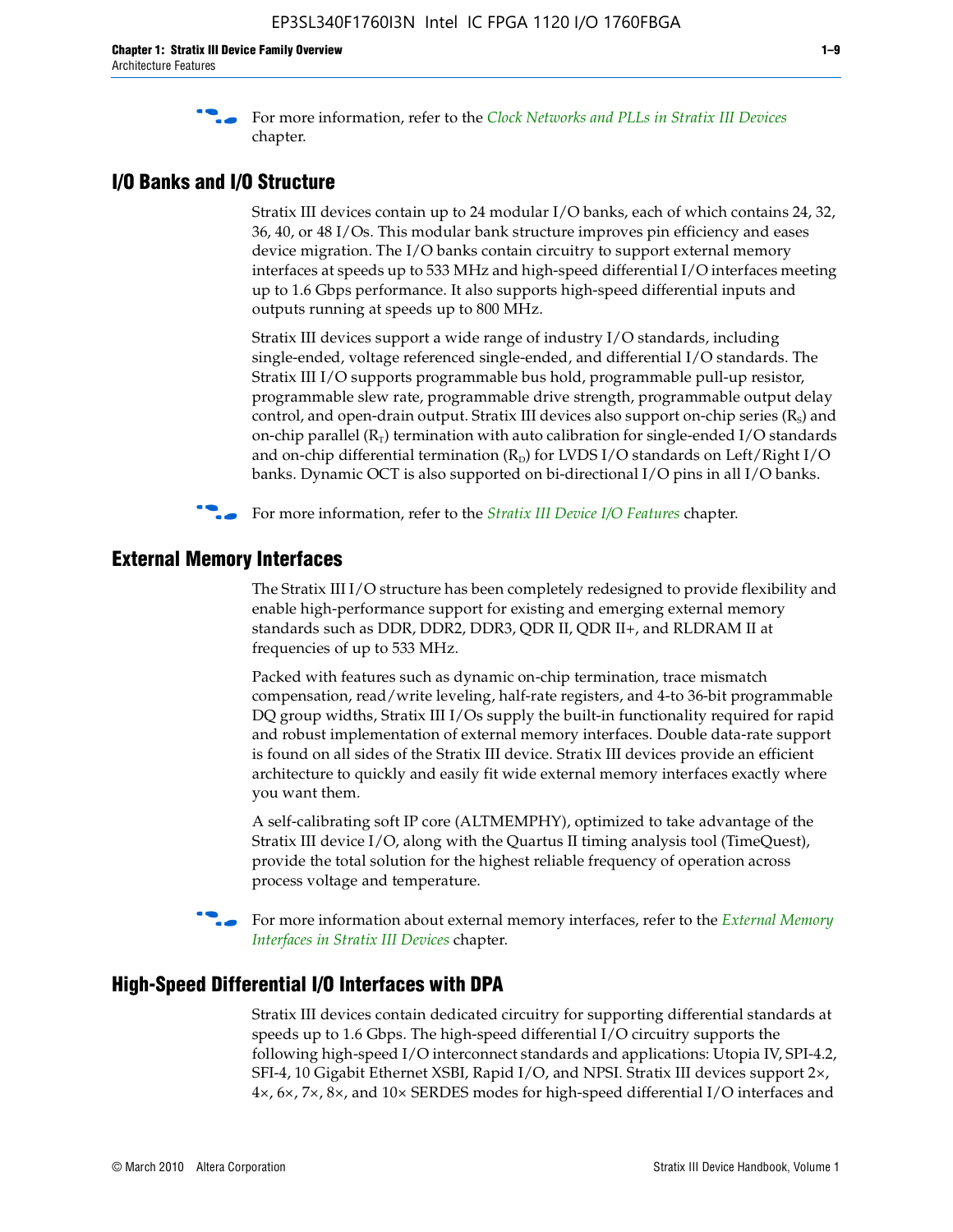4×, 6×, 7×, 8×, and 10× SERDES modes when using the dedicated DPA circuitry. DPA minimizes bit errors, simplifies PCB layout and timing management for high-speed data transfer, and eliminates channel-to-channel and channel-to-clock skew in high-speed data transmission systems. Soft CDR can also be implemented, enabling low-cost 1.6-Gbps clock embedded serial links.

Stratix III devices have the following dedicated circuitry for high-speed differential I/O support:

- Differential I/O buffer
- Transmitter serializer
- Receiver deserializer
- Data realignment
- Dynamic phase aligner (DPA)
- Soft CDR functionality
- Synchronizer (FIFO buffer)
- PLLs

**for more information, refer to the** *High Speed Differential I/O Interfaces with DPA in [Stratix III Devices](http://www.altera.com/literature/hb/stx3/stx3_siii51009.pdf)* chapter.

#### **Hot Socketing and Power-On Reset**

Stratix III devices are hot-socketing compliant. Hot socketing is also known as hot plug-in or hot swap, and power sequencing support without the use of any external devices. Robust on-chip hot-socketing and power-sequencing support ensures proper device operation independent of the power-up sequence. You can insert or remove a Stratix III board in a system during system operation without causing undesirable effects to the running system bus or the board that was inserted into the system.

The hot-socketing feature makes it easier to use Stratix III devices on PCBs that also contain a mixture of 3.3-V, 3.0-V, 2.5-V, 1.8-V, 1.5-V, and 1.2-V devices. With the Stratix III hot socketing feature, you do not need to ensure a specific power-up sequence for each device on the board.

f For more information, refer to the *[Hot Socketing and Power-On Reset in Stratix III](http://www.altera.com/literature/hb/stx3/stx3_siii51010.pdf)  [Device](http://www.altera.com/literature/hb/stx3/stx3_siii51010.pdf)s* chapter.

#### **Configuration**

Stratix III devices are configured using one of the following four configuration schemes:

- Fast passive parallel (FPP)
- Fast active serial (AS)
- Passive serial (PS)
- Joint Test Action Group (JTAG)

All configuration schemes use either an external controller (for example, a  $MAX<sup>®</sup>$  II device or microprocessor), a configuration device, or a download cable.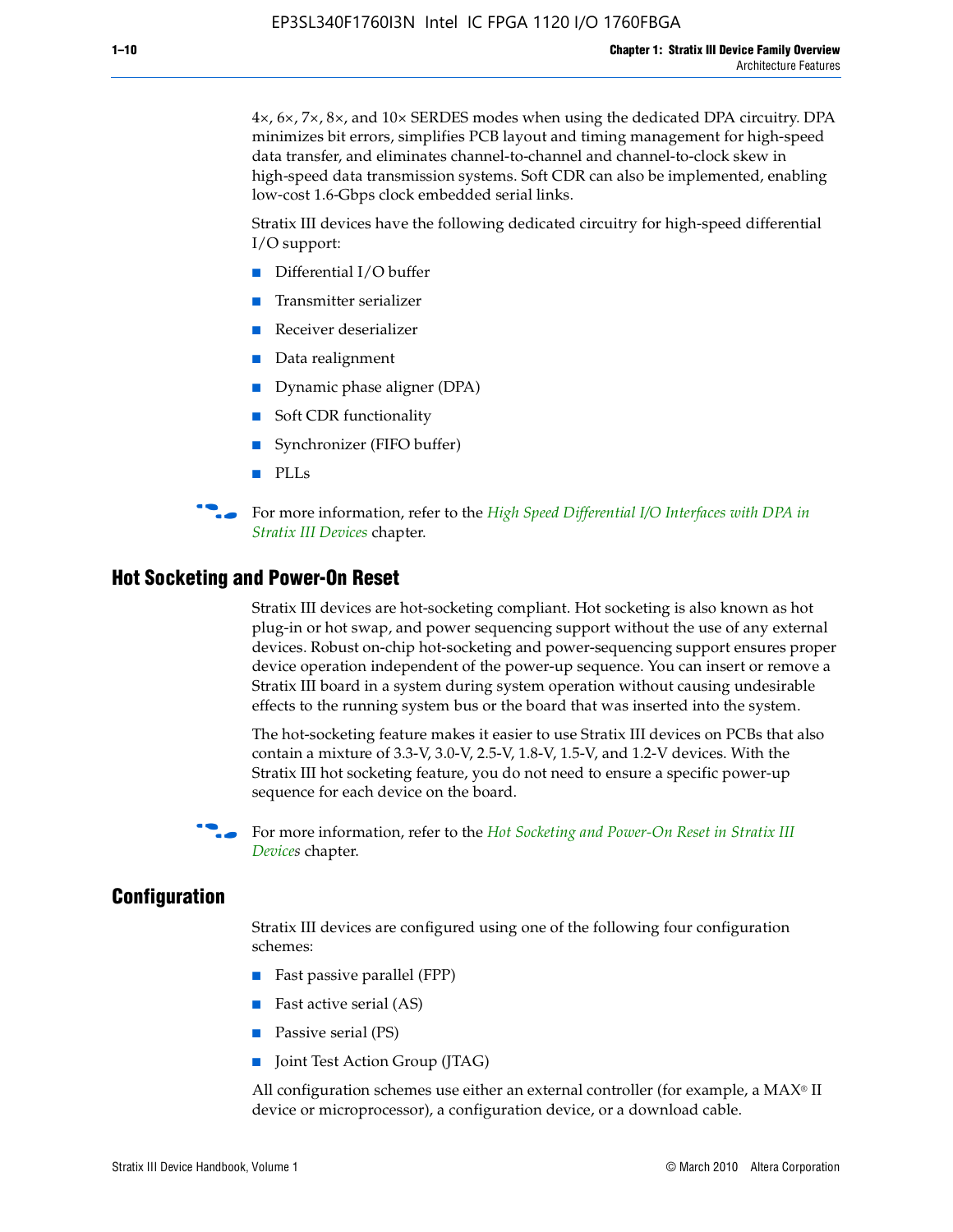Stratix III devices support configuration data decompression, which saves configuration memory space and time. This feature allows you to store compressed configuration data in configuration devices or other memory and transmit this compressed bitstream to Stratix III devices. During configuration, the Stratix III device decompresses the bitstream in real time and programs its SRAM cells.

Stratix III devices support decompression in the FPP when using a MAX II device/microprocessor plus flash, fast AS, and PS configuration schemes. The Stratix III decompression feature is not available in the FPP when using the enhanced configuration device and JTAG configuration schemes.

For more information, refer to the *[Configuring Stratix III Devices](http://www.altera.com/literature/hb/stx3/stx3_siii51011.pdf)* chapter.

# **Remote System Upgrades**

Stratix III devices feature remote system upgrade capability, allowing error-free deployment of system upgrades from a remote location securely and reliably. Soft logic (either the Nios embedded processor or user logic) implemented in a Stratix III device can download a new configuration image from a remote location, store it in configuration memory, and direct the dedicated remote system upgrade circuitry to initiate a reconfiguration cycle. The dedicated circuitry performs error detection during and after the configuration process, and can recover from an error condition by reverting back to a safe configuration image, and provides error status information. This dedicated remote system upgrade circuitry is unique to Stratix series FPGAs and helps to avoid system downtime.



**For more information, refer to the** *[Remote System Upgrades with Stratix III Devices](http://www.altera.com/literature/hb/stx3/stx3_siii51012.pdf)* chapter.

# **IEEE 1149.1 (JTAG) Boundary-Scan Testing**

Stratix III devices support the JTAG IEEE Std. 1149.1 specification. The Boundary-Scan Test (BST) architecture offers the capability to test pin connections without using physical test probes and capture functional data while a device is operating normally. Boundary-scan cells in the Stratix III device can force signals onto pins or capture data from pin or logic array signals. Forced test data is serially shifted into the boundary-scan cells. Captured data is serially shifted out and externally compared to expected results. In addition to BST, you can use the IEEE Std. 1149.1 controller for Stratix III device in-circuit reconfiguration (ICR).

For more information, refer to the *IEEE 1149.1 (JTAG) Boundary Scan Testing in [Stratix III Devices](http://www.altera.com/literature/hb/stx3/stx3_siii51013.pdf)* chapter.

# **Design Security**

Stratix III devices are high-density, high-performance FPGAs with support for 256-bit volatile and non-volatile security keys to protect designs against copying, reverse engineering, and tampering. Stratix III devices have the ability to decrypt a configuration bitstream using the Advanced Encryption Standard (AES) algorithm, an industry standard encryption algorithm that is FIPS-197 certified and requires a 256-bit security key.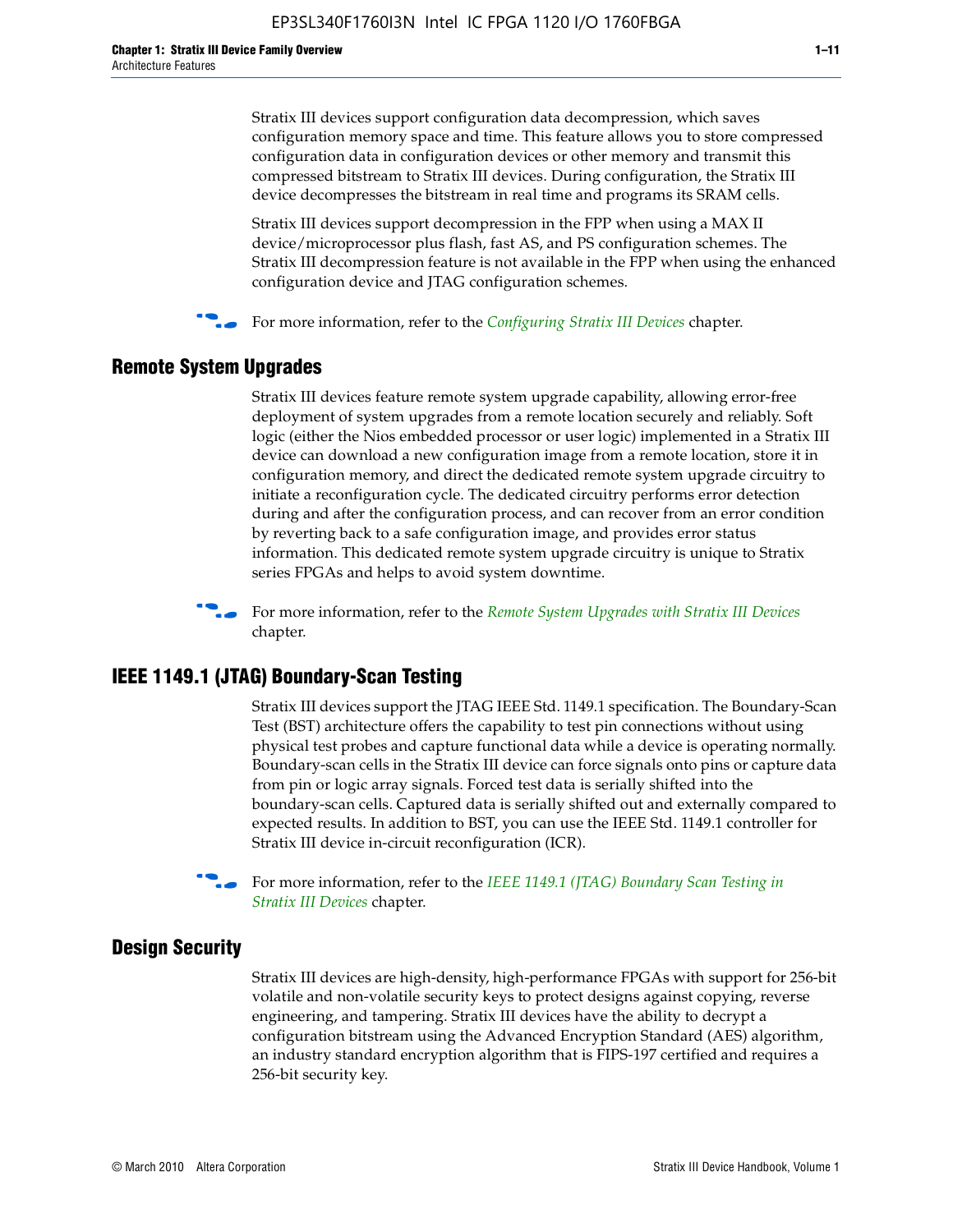The design security feature is available when configuring Stratix III FPGAs using the fast passive parallel (FPP) configuration mode with an external host (such as a MAX II device or microprocessor), or when using fast active serial (AS) or passive serial (PS) configuration schemes.

f For more information about the design security feature, refer to the *[Design Security in](http://www.altera.com/literature/hb/stx3/stx3_siii51014.pdf)  [Stratix III Devices](http://www.altera.com/literature/hb/stx3/stx3_siii51014.pdf)* chapter.

### **SEU Mitigation**

Stratix III devices have built-in error detection circuitry to detect data corruption due to soft errors in the configuration random-access memory (CRAM) cells. This feature allows all CRAM contents to be read and verified continuously during user mode operation to match a configuration-computed CRC value. The enhanced CRC circuit and frame-based configuration architecture allows detection and location of multiple, single, and adjacent bit errors which, in conjunction with a soft circuit supplied as a reference design, allows don't-care soft errors in the CRAM to be ignored during device operation. This provides a steep decrease in the effective soft error rate, increasing system reliability.

On-chip memory block SEU mitigation is also offered using the ninth bit and a configurable megafunction in the Quartus II software for MLAB and M9K blocks while the M144K memory blocks have built-in error correction code (ECC) circuitry.

For more information about the dedicated error detection circuitry, refer to the *SEU [Mitigation in Stratix III Devices](http://www.altera.com/literature/hb/stx3/stx3_siii51015.pdf)* chapter.

#### **Programmable Power**

Stratix III delivers Programmable Power, the only FPGA with user programmable power options balancing today's power and performance requirements. Stratix III devices utilize the most advanced power-saving techniques, including a variety of process, circuit, and architecture optimizations and innovations. In addition, user controllable power reduction techniques provide an optimal balance of performance and power reduction specific for each design configured into the Stratix III FPGA. The Quartus II software (starting from version 6.1) automatically optimizes designs to meet the performance goals while simultaneously leveraging the programmable power-saving options available in the Stratix III FPGA without the need for any changes to the design flow.

For more information about Programmable Power in Stratix III devices, refer to the following documents:

- *[Programmable Power and Temperature Sensing Diode in Stratix III Devices](http://www.altera.com/literature/hb/stx3/stx3_siii51016.pdf)* chapter
- *[AN 437: Power Optimization in Stratix III FPGAs](http://www.altera.com/literature/an/AN437.pdf)*
- *[Stratix III Programmable Power White Paper](http://www.altera.com/literature/wp/wp-01006.pdf)*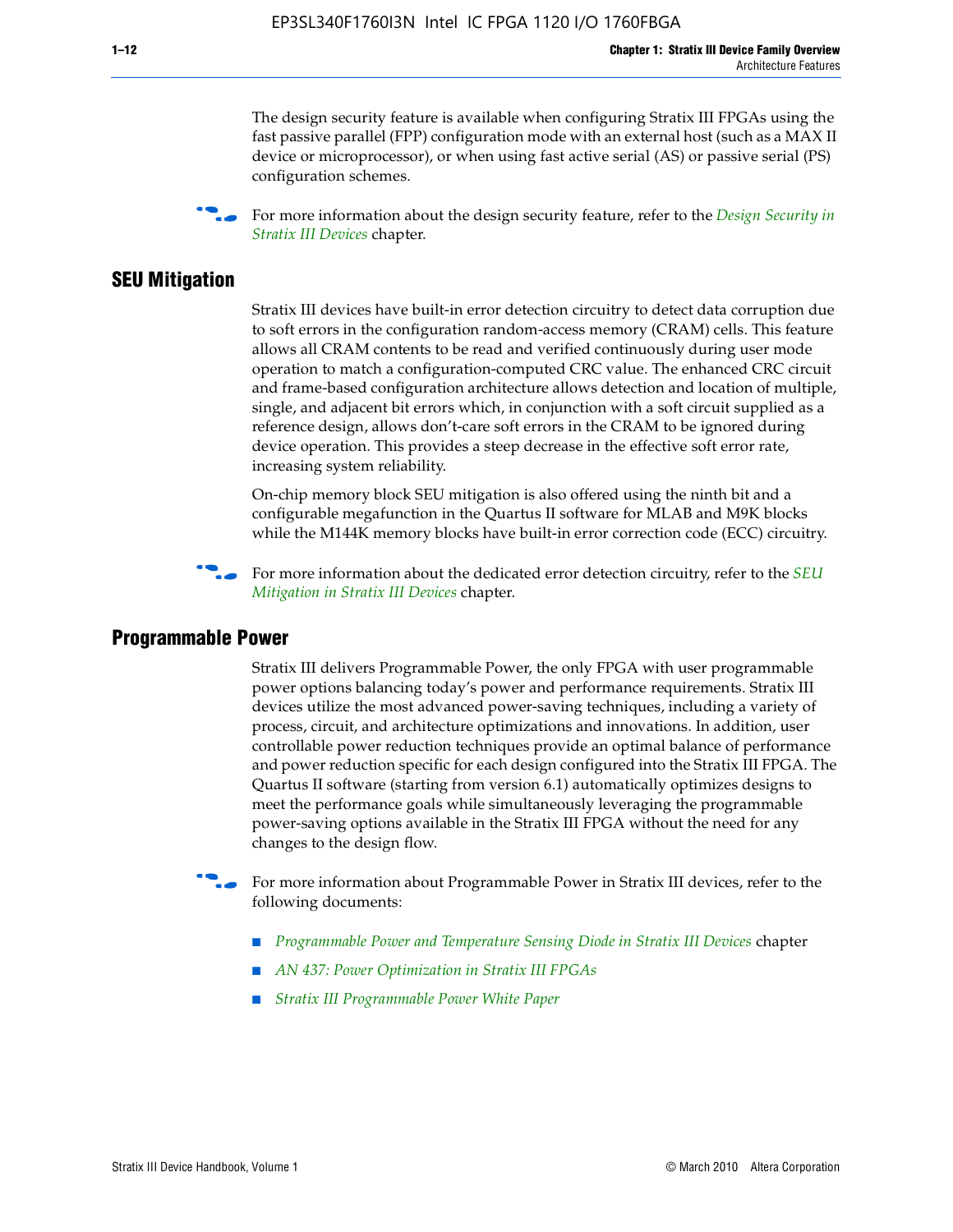# **Signal Integrity**

Stratix III devices simplify the challenge of signal integrity through a number of chip, package, and board level enhancements to enable efficient high-speed data transfer into and out of the device. These enhancements include:

- 8:1:1 user I/O/Gnd/V<sub>cc</sub> ratio to reduce the loop inductance in the package
- Dedicated power supply for each I/O bank, limit of I/Os is 24 to 48 I/Os per bank, to help limit simultaneous switching noise
- Programmable slew-rate support with up to four settings to match desired I/O standard, control noise, and overshoot
- Programmable output-current drive strength support with up to six settings to match desired I/O standard performance
- Programmable output-delay support to control rise/fall times and adjust duty cycle, compensate for skew, and reduce simultaneous switching outputs (SSO) noise
- Dynamic OCT with auto calibration support for series and parallel OCT and differential OCT support for LVDS I/O standard on the left/right banks
- For mor[e](http://www.altera.com/literature/hb/qts/quartusii_handbook.pdf) information about SI support in the Quartus II software, refer to the *[Quartus II Handbook](http://www.altera.com/literature/hb/qts/quartusii_handbook.pdf)*.

For more information about how to use the various configuration, PLL, external memory interfaces, I/O, high-speed differential I/O, power, and JTAG pins, refer to the *[Stratix III Device Family Pin Connection Guidelines](http://www.altera.com/literature/dp/stx3/PCG-01004.pdf)*.

# **Reference and Ordering Information**

The following section describes Stratix III device software support and ordering information.

# **Software Support**

Stratix III devices are supported by the Altera Quartus II design software, version 6.1 and later, which provides a comprehensive environment for system-on-a-programmable-chip (SOPC) design. The Quartus II software includes HDL and schematic design entry, compilation and logic synthesis, full simulation and advanced timing analysis, SignalTap® II logic analyzer, and device configuration.

**for more information about the [Quartus II](http://www.altera.com/literature/hb/qts/quartusii_handbook.pdf) software features, refer to the** *Quartus II* **<b>For all 2** *[Handbook](http://www.altera.com/literature/hb/qts/quartusii_handbook.pdf)*.

The Quartus II software supports a variety of operating systems. The specific operating system for the Quartus II software can be obtained from the Quartus II **Readme.txt** file or the *[Operating System Support](http://www.altera.com/support/software/os_support/oss-index.html)* section of the Altera website. It also supports seamless integration with industry-leading EDA tools through the NativeLink® interface.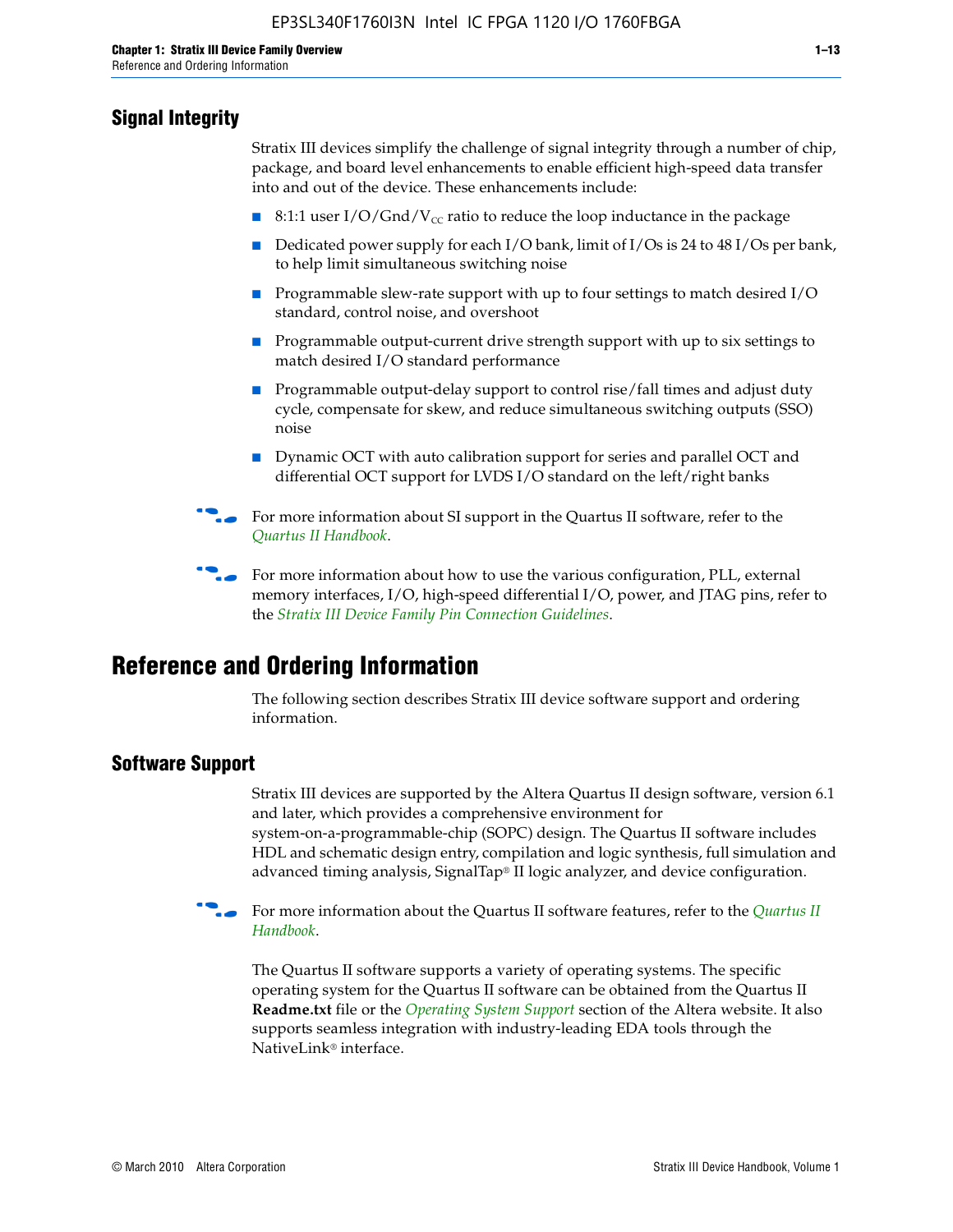# **Ordering Information**

Figure 1–1 shows the ordering codes for Stratix III devices.

For more information about a specific package, refer to the *Stratix III Device Package [Information](http://www.altera.com/literature/hb/stx3/stx3_siii51017.pdf)* chapter.





# **[C](http://www.altera.com/literature/hb/stx3/stx3_siii51012.pdf)hapter Revision History**

Table 1–6 lists the revision history for this chapter.

| <b>Table 1–6.</b> Chapter Revision History (Part 1 of 2) |  |  |  |  |  |
|----------------------------------------------------------|--|--|--|--|--|
|----------------------------------------------------------|--|--|--|--|--|

| <b>Date</b>       | <b>Version</b> | <b>Changes Made</b>                                          |
|-------------------|----------------|--------------------------------------------------------------|
|                   |                | Updated for the Quartus II software version 9.1 SP2 release: |
| <b>March 2010</b> | 1.8            | <b>u</b> Updated Table $1-2$ .                               |
|                   |                | ■ Updated "I/O Banks and I/O Structure" section.             |
| May 2009          | 1.7            | Updated "Software" and "Signal Integrity" sections.          |
|                   |                | ■ Updated "Features" section.                                |
| February 2009     | 1.6            | <b>u</b> Updated Table $1-1$ .                               |
|                   |                | Removed "Referenced Documents" section.                      |
|                   |                | ■ Updated "Features" section.                                |
| October 2008      | 1.5            | ■ Updated Table $1-1$ and Table $1-5$ .                      |
|                   |                | Updated New Document Format.                                 |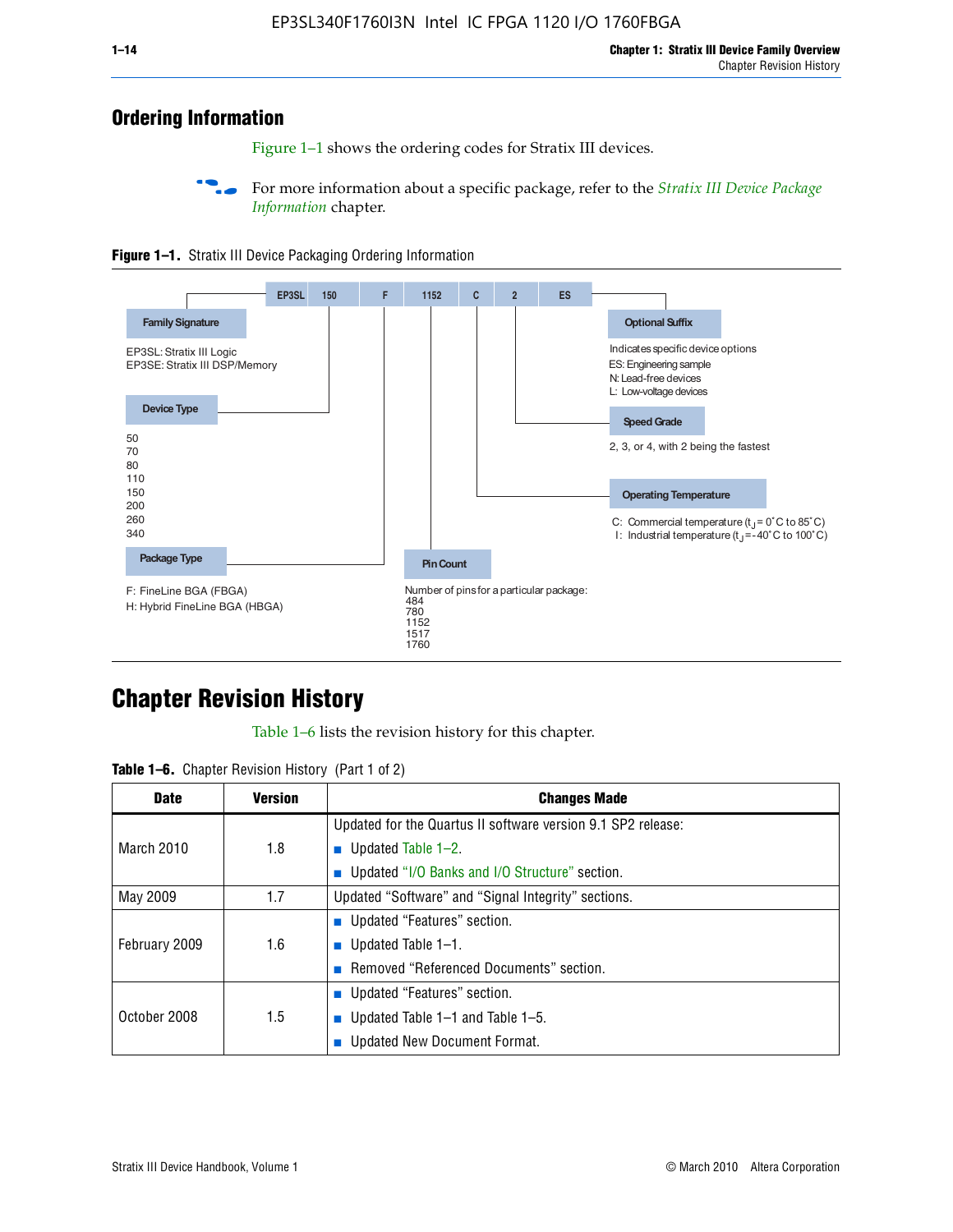#### Table 1–6. Chapter Revision History (Part 2 of 2)

| <b>Date</b>   | <b>Version</b> | <b>Changes Made</b>                                                                             |  |  |  |
|---------------|----------------|-------------------------------------------------------------------------------------------------|--|--|--|
|               |                | <b>Updated "Introduction".</b>                                                                  |  |  |  |
|               |                | ■ Updated Table $1-1$ .                                                                         |  |  |  |
|               | 1.4            | Updated Table 1-2.                                                                              |  |  |  |
| May 2008      |                | Added Table 1-5.<br>ш                                                                           |  |  |  |
|               |                | ■ Updated "Reference and Ordering Information".                                                 |  |  |  |
|               |                | Updated package type information in Figure 1-1.                                                 |  |  |  |
| November 2007 | 1.3            | ■ Updated Table $1-1$ .                                                                         |  |  |  |
|               |                | ■ Updated Table $1-2$ .                                                                         |  |  |  |
|               |                | ■ Minor typo fixes.                                                                             |  |  |  |
| October 2007  | 1.2            | Added Table 1-4.                                                                                |  |  |  |
|               |                | Added section "Referenced Documents".                                                           |  |  |  |
|               |                | Added live links for references.                                                                |  |  |  |
| May 2007      | 1.1            | Minor formatting changes, fixed PLL numbers and ALM, LE and MLAB bit counts in<br>Table $1-1$ . |  |  |  |
| November 2006 | 1.0            | Initial Release.                                                                                |  |  |  |